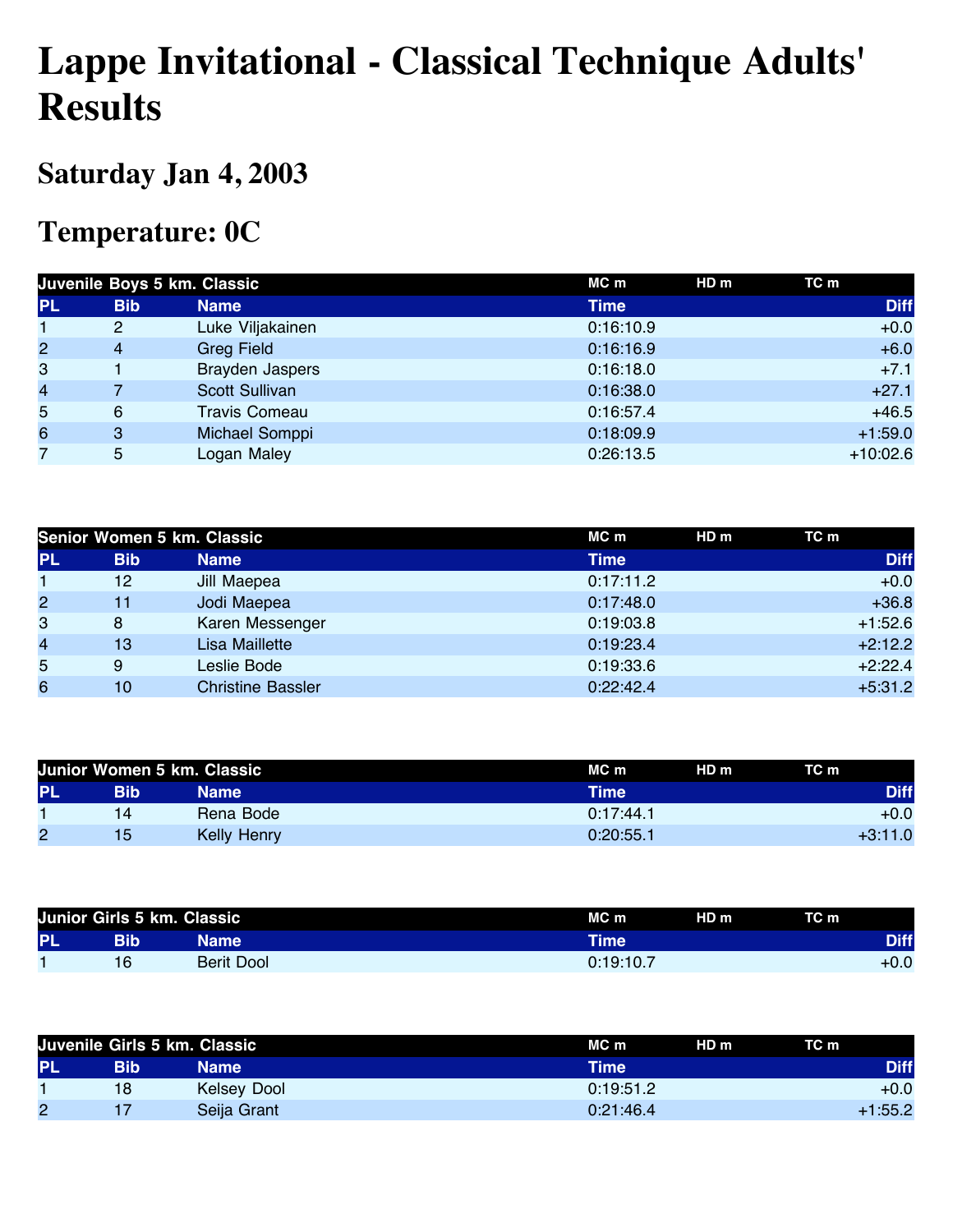|           | Master Women 30+ 5 km. Classic |                | $MC$ m        | HD <sub>m</sub> | TC m        |
|-----------|--------------------------------|----------------|---------------|-----------------|-------------|
| <b>PL</b> | Bib                            | <b>Name</b>    | <b>Time</b> ' |                 | <b>Diff</b> |
|           | 19                             | Kelly Eberhard | 0:27:31.1     |                 | +0.0        |

|                |            | Master Women 40+ 5 km. Classic | $MC$ m      | HD m<br>TC m |
|----------------|------------|--------------------------------|-------------|--------------|
| <b>PL</b>      | <b>Bib</b> | <b>Name</b>                    | <b>Time</b> | <b>Diff</b>  |
|                | 20         | Liz Inkila                     | 0:20:33.2   | $+0.0$       |
| $\overline{c}$ | 22         | Nancy Viljakainen              | 0:20:52.7   | $+19.5$      |
| 3              | 23         | Diane Scocchia                 | 0:21:14.0   | $+40.8$      |
| 4              | 21         | Lynn Crookham                  | 0:22:38.5   | $+2:05.3$    |
| 5              | 24         | Paula Field                    | 0:22:38.6   | $+2:05.4$    |

| Master Women 50+ 5 km. Classic<br>TC m<br>HD <sub>m</sub><br>MC m |             |
|-------------------------------------------------------------------|-------------|
| PL<br>Bib<br>Time'<br>Name                                        | <b>Diff</b> |
| 25<br>0:20:27.6<br>Susan Fabius                                   | $+0.0$      |

|                         |            | Senior Men 10 km. Classic |           |            | MC m      |            | HD m        | TC m        |
|-------------------------|------------|---------------------------|-----------|------------|-----------|------------|-------------|-------------|
| <b>PL</b>               | <b>Bib</b> | <b>Name</b>               | Lap1      | <b>Rnk</b> | Lap2      | <b>Rnk</b> | <b>Time</b> | <b>Diff</b> |
| 1.                      | 27         | <b>Timo Puiras</b>        | 0:14:09.1 | (1)        | 0:14:38.1 | (2)        | 0:28:47.2   | $+0.0$      |
| $\overline{2}$          | 28         | Riku Metsaranta           | 0:14:15.7 | (2)        | 0:14:47.9 | (3)        | 0:29:03.6   | $+16.4$     |
| 3                       | 31         | Jeffrey Cameron           | 0:14:21.8 | (3)        | 0:14:50.4 | (4)        | 0:29:12.2   | $+25.0$     |
| $\overline{\mathbf{4}}$ | 26         | <b>Werner Schwar</b>      | 0:14:39.5 | (5)        | 0:14:37.4 | (1)        | 0:29:16.9   | $+29.7$     |
| 5                       | 29         | Bernie Lacourciere        | 0:14:32.9 | (4)        | 0:15:25.3 | (5)        | 0:29:58.2   | $+1:11.0$   |
| 6                       | 33         | Jeff Moustgard            | 0:15:37.7 | (6)        | 0:15:58.7 | (6)        | 0:31:36.4   | $+2:49.2$   |
| $\overline{7}$          | 32         | <b>Alistair Fabius</b>    | 0:16:31.0 | (7)        | 0:17:26.5 | (7)        | 0:33:57.5   | $+5:10.3$   |
| 8                       | 30         | <b>Bohdan Stepchuk</b>    | 0:17:00.4 | (8)        | 0:17:33.8 | (8)        | 0:34:34.2   | $+5:47.0$   |
| 9                       | 34         | Michael Hay               | 0:17:18.0 | (9)        | 0:18:09.8 | (9)        | 0:35:27.8   | $+6:40.6$   |

|              | Junior Men 10 km. Classic |              |           |            |           |            | HD m      | TC m        |
|--------------|---------------------------|--------------|-----------|------------|-----------|------------|-----------|-------------|
| <b>PL</b>    | <b>Bib</b>                | <b>Name</b>  | Lap1      | <b>Rnk</b> | Lap2      | <b>Rnk</b> | Time      | <b>Diff</b> |
|              | 36                        | Sean Crooks  | 0:13:50.0 | (1)        | 0:14:27.8 | (1)        | 0:28:17.8 | $+0.0$      |
| $\mathbf{2}$ | 37                        | Rob Mettam   | 0:17:43.9 | (2)        | 0:18:51.7 | (2)        | 0:36:35.6 | $+8:17.8$   |
| 3            | 35                        | Sean Crowley | 0:18:15.5 | (3)        | 0:19:03.7 | (3)        | 0:37:19.2 | $+9:01.4$   |

|        |    | Junior Boys 10 km. Classic |           |            | MC m            |            | HD m      | TC m        |
|--------|----|----------------------------|-----------|------------|-----------------|------------|-----------|-------------|
| PL Bib |    | <b>Name</b>                | Lap1      | <b>Rnk</b> | Lap2            | <b>Rnk</b> | Time      | <b>Diff</b> |
|        | 39 | <b>Chris Butler</b>        | 0:14:50.1 | (1)        | $0:15:10.6$ (1) |            | 0:30:00.7 | $+0.0$      |
|        | 38 | Matt Schoales              | 0:16:46.2 | (2)        | 0:17:30.8       | (2)        | 0:34:17.0 | $+4:16.3$   |

| Master Men 30+ 10 km. Classic |      |             |      |     | MC <sub>m</sub> |  |             |  |
|-------------------------------|------|-------------|------|-----|-----------------|--|-------------|--|
| <b>PL</b>                     | IBib | <b>Name</b> | Lap1 | Rnk | Lap2            |  | <b>Time</b> |  |